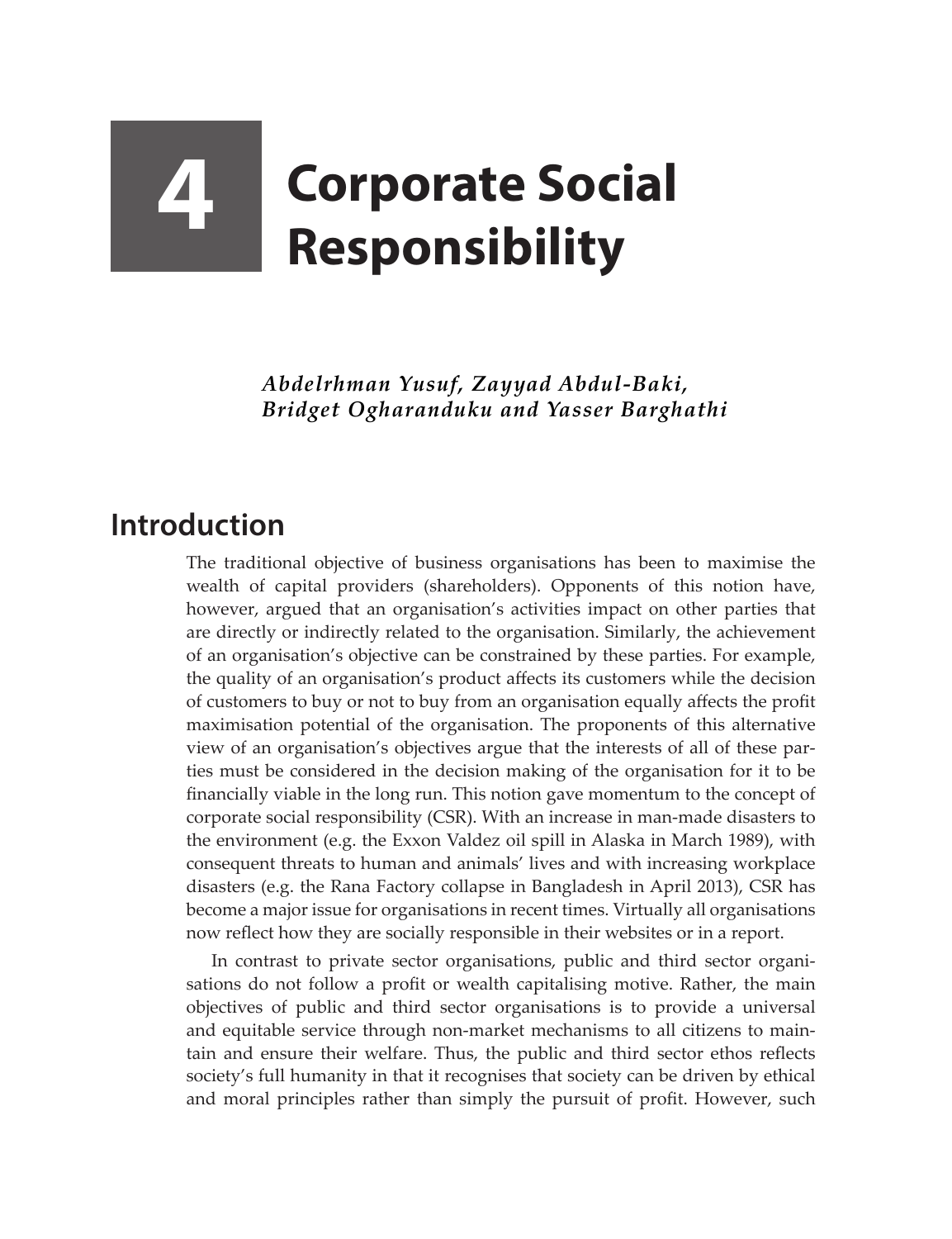organisations have also fallen foul of unethical and questionable moral practices. For example, the Charity Commission<sup>1</sup>, which registers and regulates charities in England and Wales to ensure public confidence and support in charities, reported that in 2015/16, one charity alone lost more than £1m to fraudulent activities. Within the public sector, the Department of the Prime Minister and Cabinet in Australia in a speech to the Institute of Public Administration stated that the public sector was responsible for 'some incredible high-profile failures'<sup>2</sup> during 2016 and needed to improve. In the UK, Transparency International UK<sup>3</sup> (TI-UK) highlighted corruption vulnerabilities in some of Britain's key public sector organisations. Recent scandals such as phone hacking, and the debate over the ethics of political party funding are two such examples. Other examples include high-profile crisis cases in public services, such as the mistreatment of patients at the Mid Staffordshire NHS Foundation Trust, and the Rotherham Children's Services scandal, which revealed severe abuse of children under the council's care. Such examples emphasise a lack of corporate social responsibility and reinforce the need for action to be taken.

Despite the call for widespread adoption of more robust CSR systems, the meaning of CSR and the argument for how organisations should engage in it is still not clear. Following on from the foundations on the CSR concept discussed in Chapter 3, the essence of this chapter is to discuss the meaning of CSR, its theoretical justifications and practical implementation in organisations today. To further our understanding and knowledge of CSR issues, debates and ways forward, stakeholder engagement, CSR reporting and procedures for soliciting necessary information about CSR engagement with society are discussed.

## **CSR and organisations**

The general idea of CSR is that organisations do not exist in isolation. They interact with the larger society in which they operate. These groups or individuals within the larger society in which a business operates are called stakeholders. Stakeholders are groups or individuals that can affect or be affected by the achievement of an organisation's objectives (Freeman, 1984). There are many categorisations of stakeholders thus making it somewhat difficult to pick out a universal categorisation. Stakeholders can be internal or external. Internal stakeholders include employees, shareholders, and management while external stakeholders include competitors, customers and creditors. According to Clarkson (1995), primary stakeholders are stakeholders whose continuing involvement is crucial for an organisation's going concern, e.g. customers, shareholders, employees,

<sup>1</sup> See: http://www.managementtoday.co.uk/why-weve-lost-faith-charities/reputation-matters/ article/1369094

<sup>2</sup> See: http://www.abc.net.au/news/2016-12-07/public-sector-responsible-for-high-profilefailures/8100382

<sup>3</sup> See: http://www.transparency.org.uk/our-work/uk-corruption/#.WeoKFGhSwuU